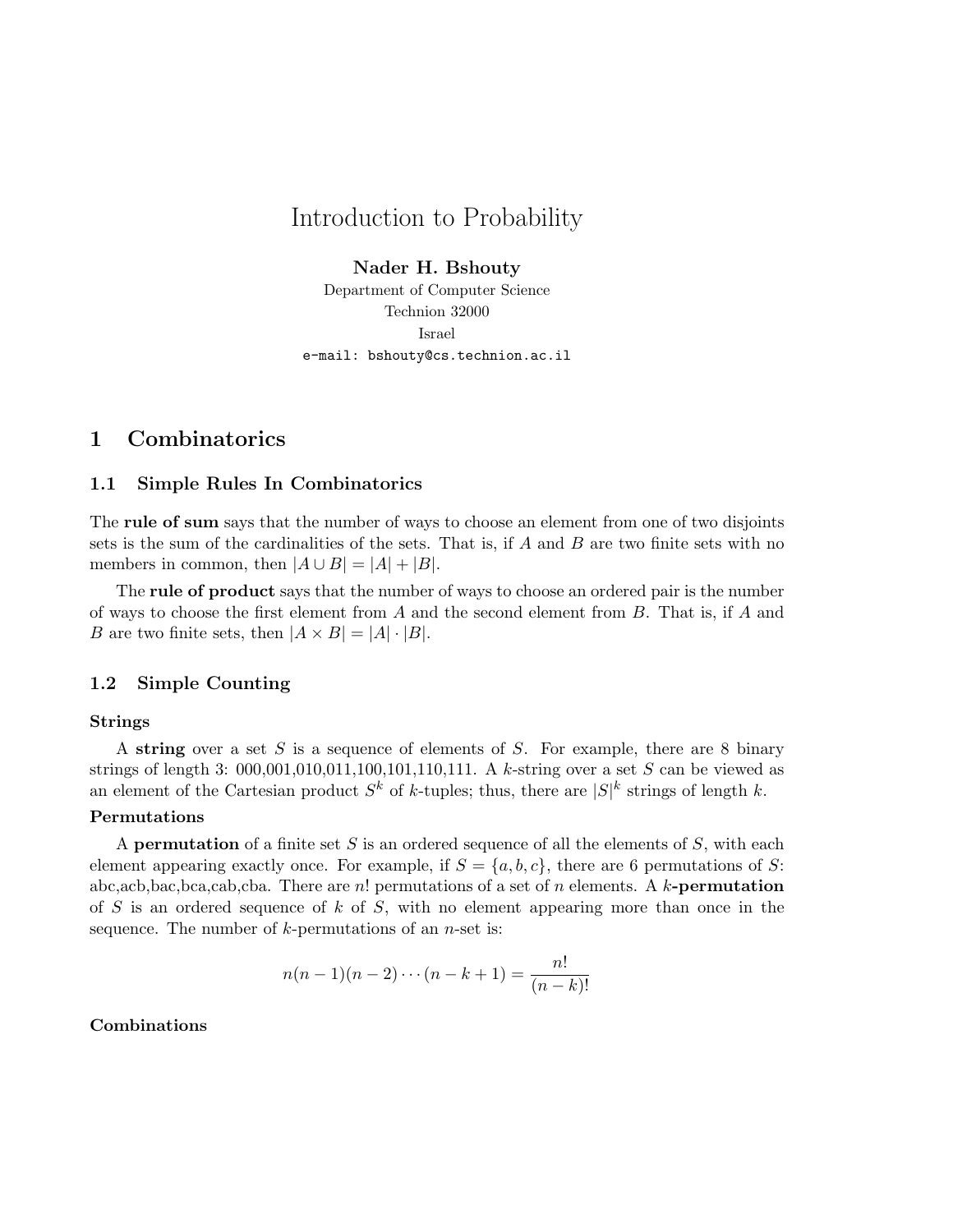A  $k$ -combination of an *n*-set  $S$  is simply a  $k$ -subset of  $S$ . There are six 2-combinations of the 4-set  $\{a, b, c, d\}$ :  $ab, ac, ad, bc, bd, cd$ . The number of k-combinations of an n-set.

$$
\frac{n!}{k!(n-k)!}
$$

## 1.3 Equalities

#### Binomial coefficients

We use the notation  $\binom{n}{k}$ (read "*n* choose  $k$ ") to denote the number of k-combinations of an n-set. We have  $\overline{a}$ !<br>}

$$
\binom{n}{k} = \frac{n!}{k!(n-k)}.
$$

This formula is symmetric in  $k$  and  $n - k$ :

$$
\binom{n}{k} = \binom{n}{n-k}.
$$

These numbers are also known as binomial coefficients, due to their appearance in the binomial expansion:  $\overline{a}$ !<br>!

$$
(x+y)^n = \sum_{k=0}^n \binom{n}{k} x^k y^{n-k}
$$

A special case:

$$
2^n = \sum_{k=0}^n \binom{n}{k}.
$$

We also have

$$
\binom{n}{k} = \frac{n}{k} \binom{n-1}{k-1}
$$

$$
\binom{n}{k} = \frac{n}{n-k} \binom{n-1}{k}
$$

$$
\binom{n}{k} = \binom{n-1}{k} + \binom{n-1}{k-1}
$$

# 1.4 Inequalities

#### Binomial bounds

For  $1 \leq k \leq n$ , we have the lower bound:

$$
\binom{n}{k} \ge \left(\frac{n}{k}\right)^k.
$$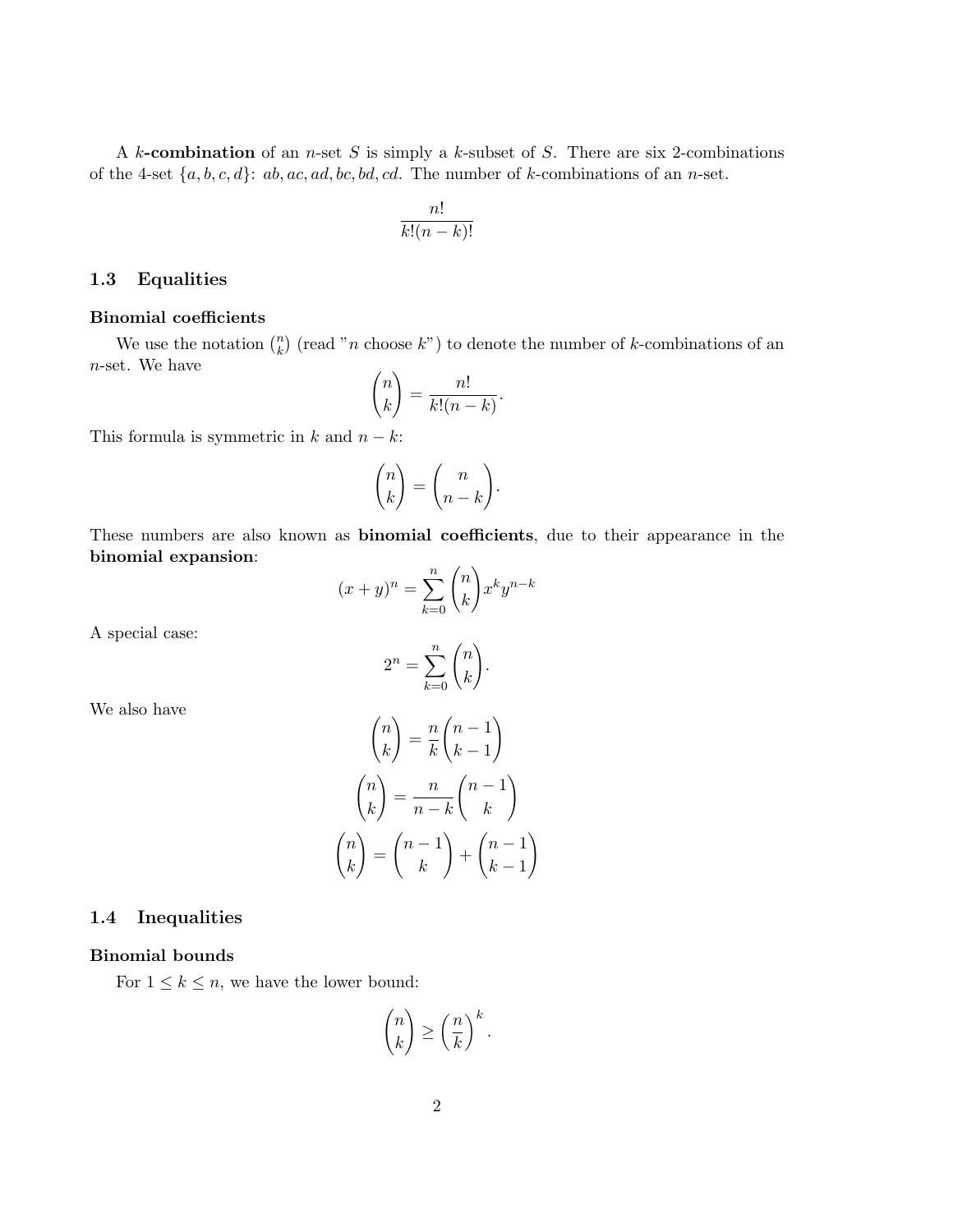The upper bound:

$$
\binom{n}{k} \le \left(\frac{en}{k}\right)^k.
$$

For all  $0 \leq k \leq n$  (see 2),

$$
\binom{n}{k} \le \frac{n^n}{k^k (n-k)^{n-k}},
$$

where for convenience we assume that  $0^0 = 1$ . For  $k = \lambda n$ , where  $0 \leq \lambda \leq 1$ , this bound can be rewritten as (see R3):  $\overline{a}$ 

$$
\binom{n}{\lambda n} \le 2^{nH(\lambda)},
$$

where  $H(\lambda) = -\lambda \lg \lambda - (1 - \lambda) \lg(1 - \lambda)$  is the **entropy function** and where, for convenience, we assume that  $0 \lg 0 = 0$ , so that  $H(0) = H(1) = 0$ . For  $0 \le \lambda \le \frac{1}{2}$  we have (see R4)

$$
\sum_{0}^{\lambda n} \binom{n}{i} \le 2^{nH(\lambda)}.
$$

For any  $n \geq 0, j \geq 0, k \geq 0$ , and  $j + k \leq n$ ,

$$
\binom{n}{j+k} \leq \binom{n}{j} \binom{n-j}{k}.
$$

The Stirling's approximation is

$$
\log n! = \left(n + \frac{1}{2}\right) \log n - n - \frac{1}{2} \log(2\pi) + o(1),
$$

$$
\binom{2n}{n} = \frac{2^{2n}}{\sqrt{\pi n}} (1 + O(1/n)).
$$

# 2 Probability

### 2.1 Introduction

We define probability in terms of a **sample space**  $S$ , which is a set whose elements are called elementary events. For flipping two distinguishable coins, we can view the sample space  $S = HH, HT, TH, TT$ . An event is a subset of the sample space S. The event S is called the certain event, and the event  $\emptyset$  is called the null event. We say that two events A and B are **mutually** exclusive if  $A \cap B = \emptyset$ .

# Axioms of probability

A **probability distribution**  $Pr\{\}$  on a sample space S is a mapping from events of S to real numbers such that the following probability axioms are satisfied: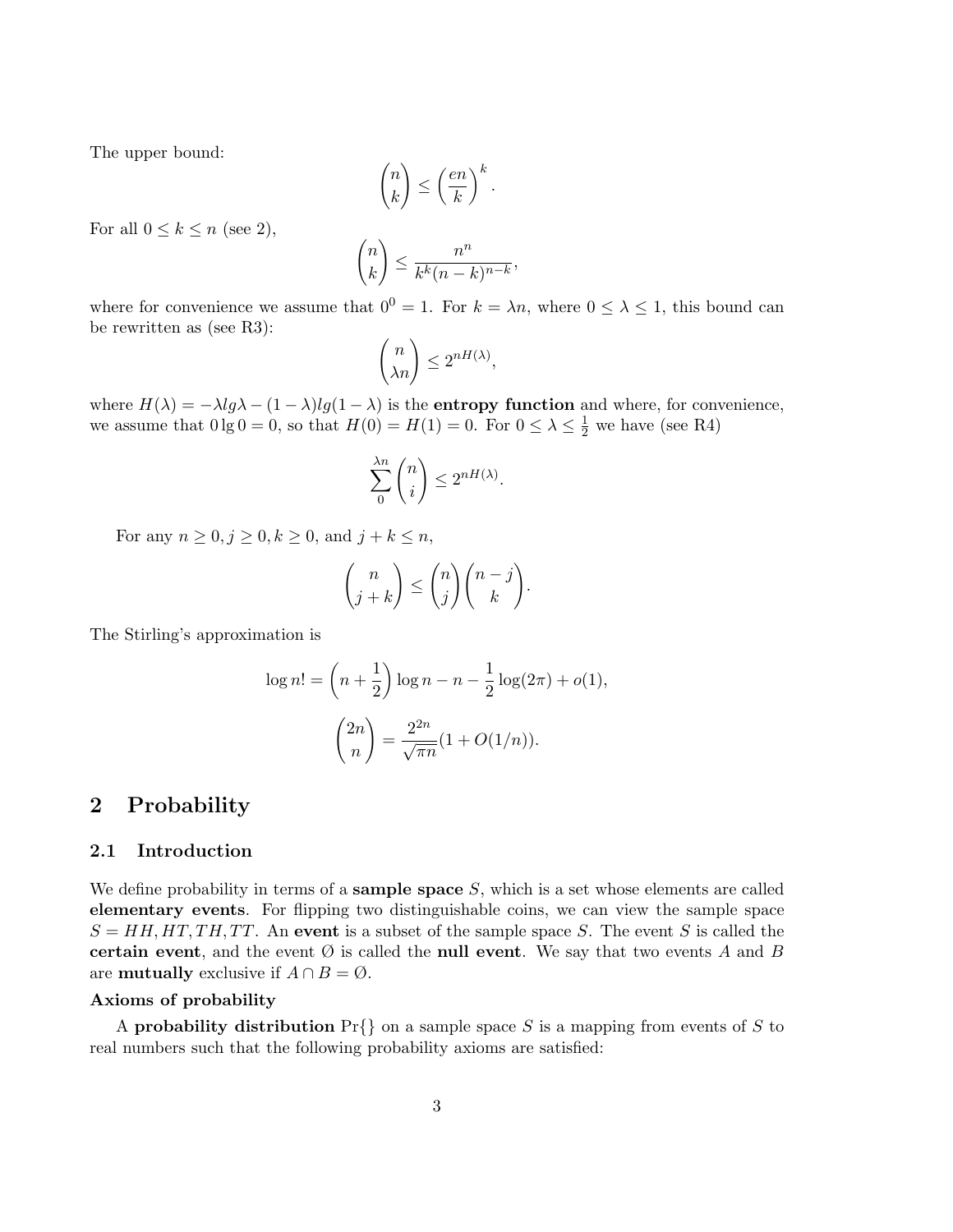- 1.  $Pr[A] \geq 0$  for any event A.
- 2.  $Pr[S] = 1$ .
- 3.  $Pr[A \cup B] = Pr[A] + Pr[B]$  for any two mutually exclusive events A and B.

We call  $Pr[A]$  the **probability** of the event A.

Results:

$$
\Pr[\emptyset] = 0,
$$

if  $A \subseteq B$ , then  $Pr[A] \leq Pr[B]$ . For  $\overline{A}$  (the **complement** of A),

$$
\Pr[\overline{A}] = 1 - \Pr[A].
$$

For any two events  $A$  and  $B$ ,

$$
Pr[A \cup B] = Pr[A] + Pr[B] - Pr[A \cap B]
$$
  

$$
\leq Pr[A] + Pr[B]
$$

#### Discrete probability distributions

A probability distribution is discrete if it is defined over a finite or or countably infinite sample space.Then for any event A,

$$
\Pr[A] = \sum_{s \in A} \Pr[s].
$$

If S is finite and every elementary event  $s \in S$  has probability  $Pr[s] = 1/|S|$  then we have the uniform probability distribution on  $S$ . A fair coin is one which the probability of obtaining a head is the same as the probability of obtaining a tail, that is, 1/2.

# 2.2 Conditional probability and Independence

Conditional probability formalizes the notion of having prior partial knowledge of the outcome of an experiment. The conditional probability of an event  $A$  given that another event  $B$  occurs is defined to be:

$$
\Pr[A|B] = \frac{\Pr[A \cap B]}{\Pr[B]}
$$

Whenever  $Pr[B] \neq 0$ , (we read "Pr[A|B]" as "the probability of A given B.") Two events are **independent** if,  $Pr[A \cap B] = Pr[A] Pr[B]$ , which is equivalent, if  $Pr[B] \neq 0$ , to the condition  $Pr[A|B] = Pr[A]$ . A collection  $A_1, A_2, ..., A_n$  of events is said to be **pairwise independent** if  $Pr[A_i \cap A_j] = Pr[A_i] Pr[A_j]$ . For all  $1 \leq i < j \leq n$ . We say that they are (**mutually**) **independent** if every k-subset  $A_{i_1}, A_{i_2}, ..., A_{i_k}$  of collection, where  $2 \leq k \leq n$  and  $1 \leq i_1$  $i_2 < \cdots < i_k \leq n$ , satisfies:

$$
\Pr[A_{i_1} \cap A_{i_2} \cap \cdots \cap A_{i_k}] = \Pr[A_{i_1}] \Pr[A_{i_2}] \cdots \Pr[A_{i_k}]
$$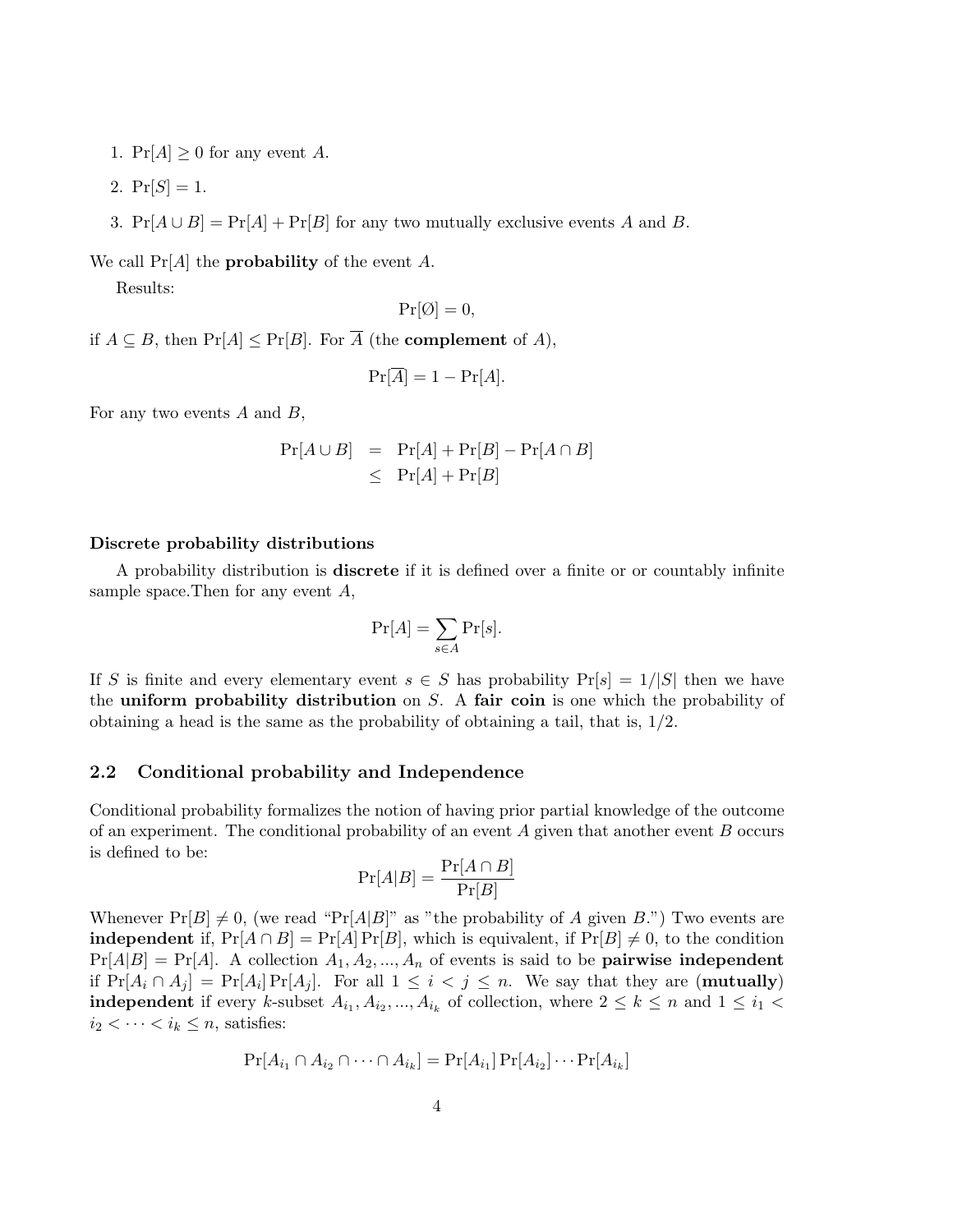#### Bayes's Theorem

$$
\Pr[A|B] = \frac{\Pr[A]\Pr[B|A]}{\Pr[B]}.
$$

From Bayes's theorem:

$$
\Pr[A|B] = \frac{\Pr[A]\Pr[B|A]}{\Pr[A]\Pr[B|A] + \Pr[\overline{A}]\Pr[B|\overline{A}]}
$$

**Boole's inequality:** For any finite or countably infinite sequence of events  $A_1, A_2, \ldots$ ,

 $Pr[A_1 \cup A_2 \cup \cdots] < Pr[A_1] + Pr[A_2] + \cdots$ .

For collection of events  $A_1, A_2, ..., A_n$ ,

$$
Pr[A_1 \cap A_2 \cap \cdots \cap A_n] = Pr[A_1] \cdot Pr[A_2|A_1] \cdot Pr[A_3|A_1 \cap A_2] \cdots
$$

$$
Pr[A_n|A_1 \cap A_2 \cap \cdots \cap A_{n-1}]
$$

### 2.3 Discrete Random Variables and Expectation

A (discrete) random variable  $X$  is a function from a finite or countably infinite sample space S to the real numbers. For random variable X and a real number  $x$ , we define the event  $X = x$  to be  $[s \in S : X(s) = x]$ ; thus,  $Pr[X = x] = \sum_{[s \in S : X(s) = x]} Pr[s]$ . The function:  $f(x) = Pr[X = x]$ , is the **probability density function** of the random variable X.

It is common for several random variables to be defined on the same sample space . If X and Y are random variables, the function:  $f(x, y) = Pr[X = x \text{ and } Y = y]$  Is the joint probability density function of X and Y. For a fixed value y,  $Pr[Y = y] = \sum_x Pr[X = x]$ and  $Y = y$ . We define two random variables X and Y to be **independent** if for all x and y, the events  $X = x$  and  $Y = y$  are independent or, equivalently, if for all x and y, we have  $Pr[X = x \text{ and } Y = y] = Pr[X = x] Pr[Y = y].$ 

# Expected value of a random variable

The expected value (or, synonymously, expectation or mean) of a discrete random variable  $X$  is

$$
E[X] = \sum_{x} x \Pr[X = x].
$$

Sometimes the expectation of X is denoted by  $\mu_x$  or, when the random is apparent from context, simply by  $\mu$ . The expectations of the sum of two random variables is the sum of their expectations, that is,

$$
E[X + Y] = E[X] + [Y].
$$

If X is any random variable, any function  $g(x)$  defines a new random variable  $g(X)$ . If the expectation of  $g(X)$  is defined, then

$$
E[g(X)] = \sum_{x} g(x) \Pr[X = x].
$$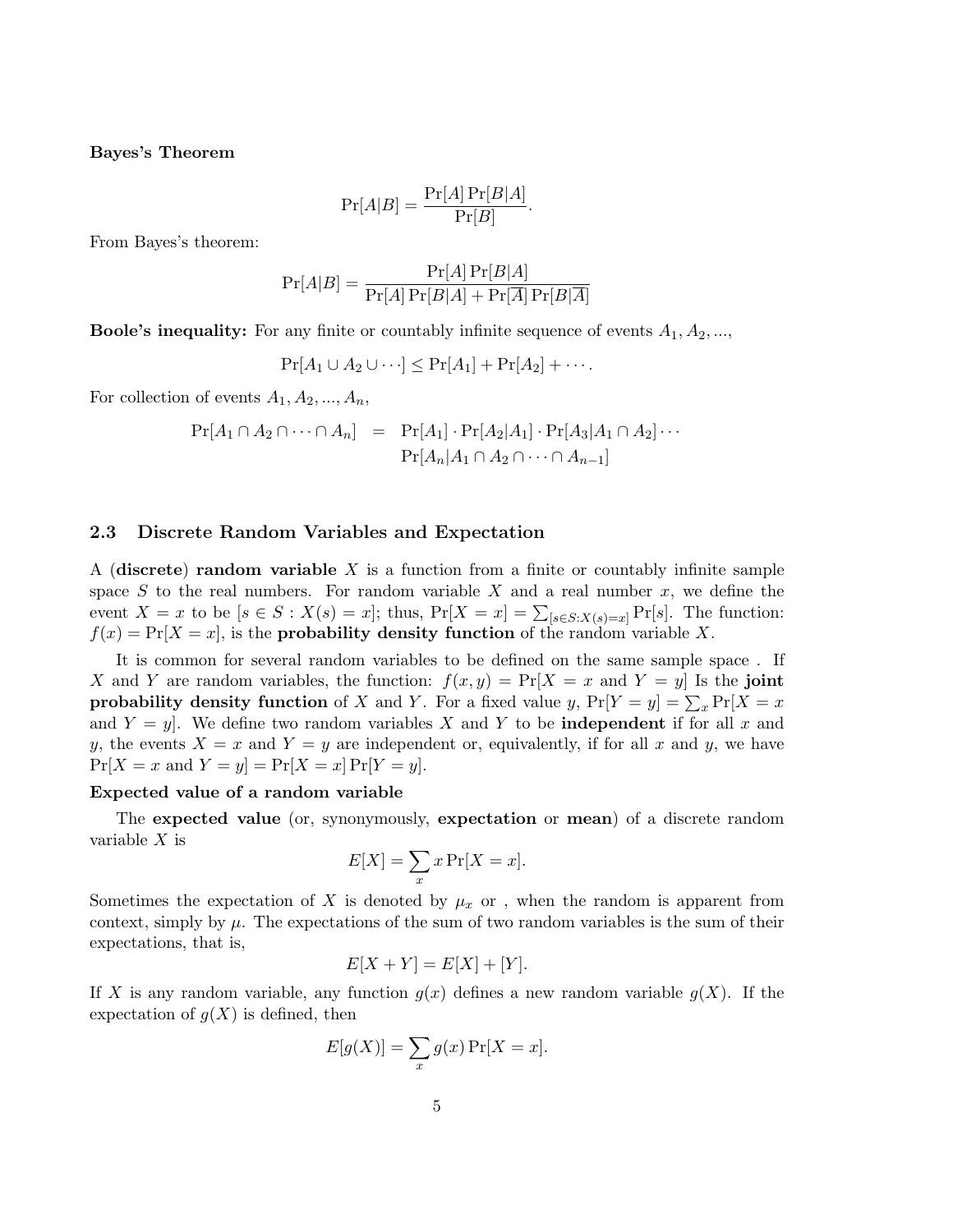Letting  $g(x) = ax$ , we have for any constant a,

$$
E[aX] = aE[X].
$$
  

$$
E[aX + Y] = aE[X] + E[Y].
$$

When two random variables  $X$  and  $Y$  are independent and each has a defined expectation,  $E[XY] = E[X]E[Y]$ . In general, when n random variable  $X_1, X_2, ..., X_n$  are mutually independent,  $E[X_1X_2\cdots X_n] = E[X_1]E[X_2]\cdots E[X_n]$ . When a random variable X takes on values from the natural numbers  $N = \{0, 1, 2, ...\}$ , there is a nice formula for its expectation:

$$
E[X] = \sum_{i=1}^{\infty} \Pr[X \ge i].
$$

## Variance and standard deviation

The **variance** of a random variable X with mean  $E[X]$  is:

$$
Var[X] = E[(X - E[X])^{2}]
$$
  
= E[X<sup>2</sup>] - E<sup>2</sup>[X]

We have

$$
E[X2] = Var[X] + E2[X]
$$

$$
Var[aX] = a2Var[X]
$$

When X and Y are independent random variables,  $Var[X+Y] = Var[X]+Var[Y]$ . In general, if n random variables  $X_1, X_2, ..., X_n$  are pairwise independent, then

$$
Var[\sum_{i=1}^{n} X_i] = \sum_{i=1}^{n} Var[X_i].
$$

The standard deviation of a random variable  $X$  is the positive square root of the variance of  $X$ .

Markov's inequality: (see Rule 1)

For a nonnegative random variable  $X$ 

$$
\Pr[X \ge t] \le \frac{E[X]}{t}
$$

for all  $t > 0$  and

$$
\Pr[X \ge \lambda E[X]] \le \frac{1}{\lambda}.
$$

See more results in [G] Appendix A.

Chebychev's inequality: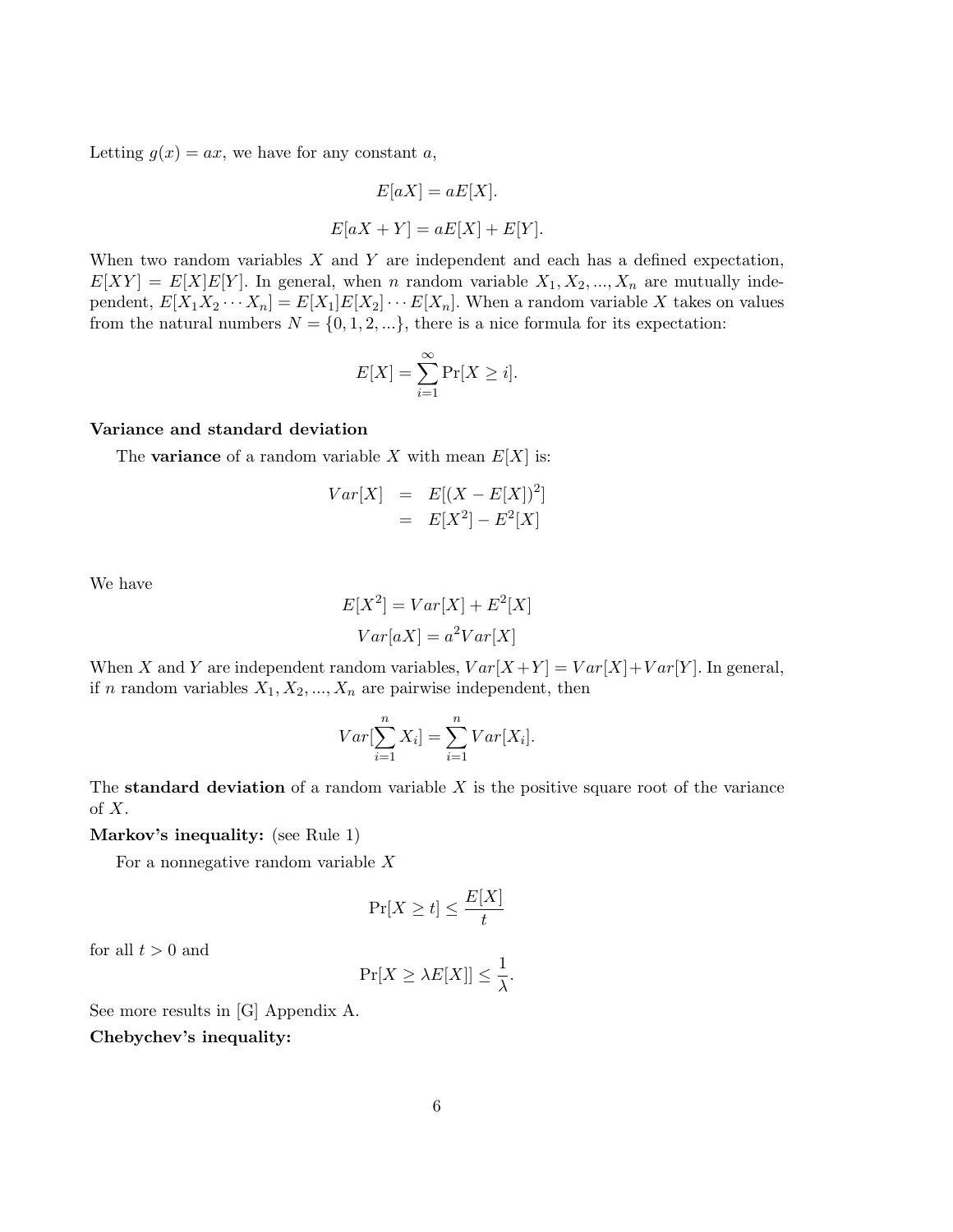$$
\Pr[|X - E[X]| \ge k] \le \frac{Var[X]}{k^2}.
$$

**Bienayme-Chebyschev** Let  $X_1, \ldots, X_m$  be pairwise independent random variables such that  $\mathbf{E}[X_i] = \mu$  and  $Var[X_i] = \sigma^2$ . Then

$$
\Pr\left[\left|\frac{\sum_{i=1}^{m} X_i}{m} - \mu\right| \ge \lambda\right] \le \frac{\sigma^2}{\lambda^2 m}.
$$

See the proof in [G] Appendix A.

#### 2.4 Geometric and Binomial distributions

A coin flip is an instance of a Bernoulli trail, which is defined as an experiment with only two possible outcomes: success, which occurs with probability  $p$ , and **failure**, which occurs with probability  $q = 1 - p$ . The trails are mutually independent ok. each has the same probability p for success.

#### The geometric distribution

Suppose we have a sequence of Bernoulli trails, each with a probability p of success and a probability  $q = 1 - p$  of failure. Let the random variable X be the number of trails needed to obtain a success.

$$
\Pr[X=k] = q^{k-1}p
$$

A probability distribution satisfying this is said to be a geometric distribution.

$$
E[X] = 1/p
$$

$$
Var[X] = q/p^2
$$

## The binomial distribution

Define the random variable  $X$  to be the number of success in  $n$  trails.

$$
\Pr[X = x] = \binom{n}{k} p^k q^{n-k}
$$

A probability distribution satisfying this is said to be a binomial distribution . Define:

$$
b(k; n, p) = \binom{n}{k} p^k (1-p)^{n-k}
$$

We have:  $E[X] = np$  and  $Var[X] = npq$ . The binomial distribution  $b(k; n, p)$  increases as k runs from 0 to  $n$  until it reaches the mean  $np$ , and then it decreases.

Let  $n \geq 0$ , let  $0 < p < 1$ , let  $q = 1 - p$ , and let  $0 \leq k \leq n$ . Then,

$$
b(k; n, p) \le \left(\frac{np}{k}\right)^k \left(\frac{nq}{n-k}\right)^{n-k}.
$$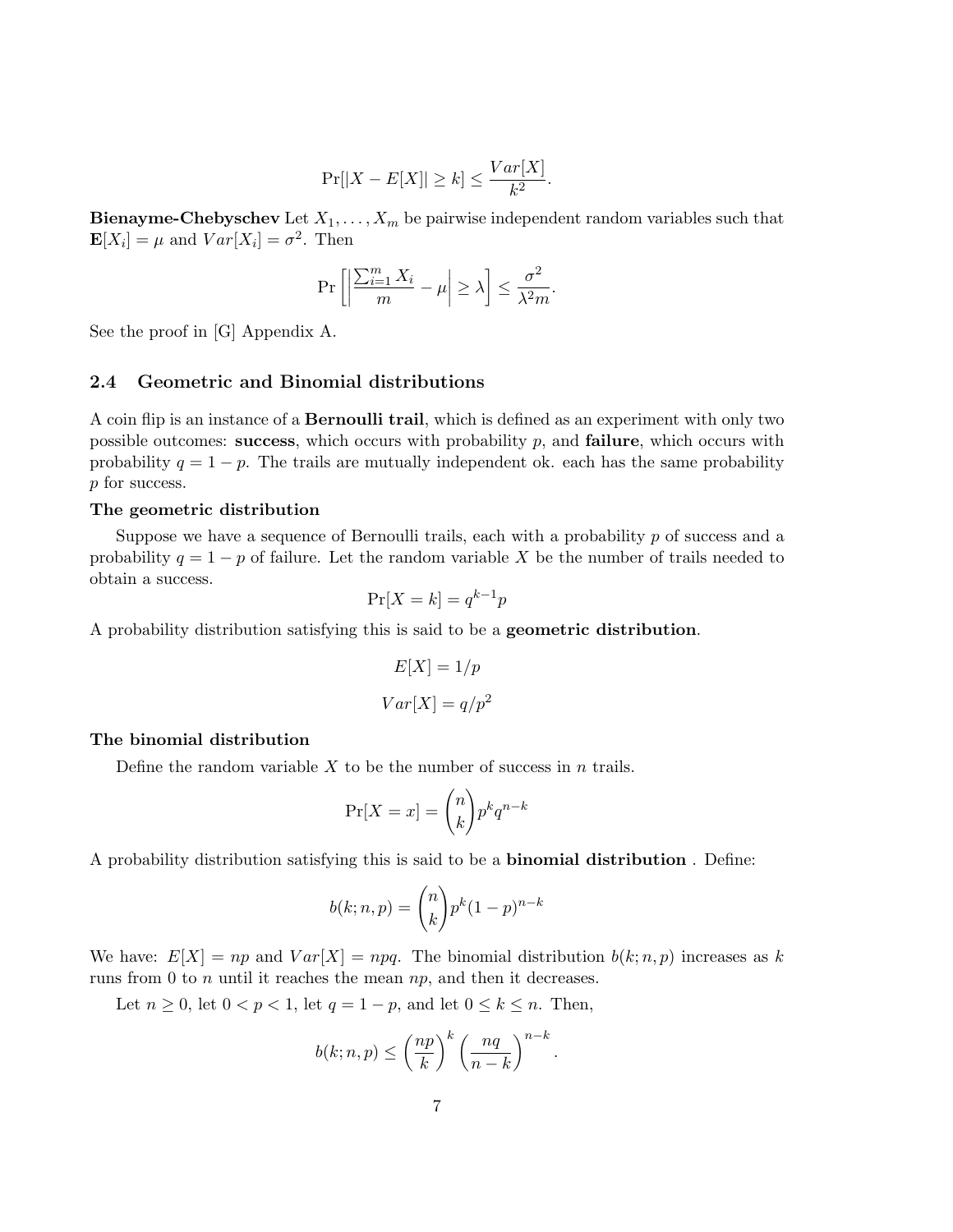For 
$$
0 \le k \le n
$$
,  

$$
b(k; n, 1/2) \le 2^{nH(k/n)-n}.
$$

#### The tails of the binomial distribution

Let  $X_1, X_2, \ldots, X_n$  be independent random variables such that  $X_i \in \{0, 1\}$  and  $E[X_i] = p$ . Then this is equivalent to a sequence of  $n$  Bernoulli trails, where success occurs with probability p. Let X be the random variable denoting the total number of successes. Then for  $0 \leq k \leq n$ , the probability of at least  $k$  success is:

$$
\Pr\left[\sum_{i=1}^n X_i \ge k\right] = \sum_{i=k}^n b(i; n, p) \le \binom{n}{k} p^k.
$$

For  $np < k < n$ , the probability of more than k successes is:

$$
\Pr\left[\sum_{i=1}^{n} X_i > k\right] = \sum_{i=k+1}^{n} b(i; n, p) < \frac{(n-k)p}{k - np} b(k; n, p),
$$

and

$$
\Pr\left[\frac{\sum_{i=1}^{n} X_i}{n} - p \ge \lambda\right] \le \left(\frac{pe}{\lambda}\right)^{\lambda n}.
$$

$$
\Pr\left[\sum_{i=1}^{n} X_i \le k\right] = \sum_{i=1}^{k} b(i; n, p) \le \binom{n}{k} (1-p)^{n-k}.
$$

For  $0 < k < np$ , the probability of fewer than k success is:

$$
\Pr\left[\sum_{i=1}^{n} X_i < k\right] = \sum_{i=0}^{k-1} b(i; n, p) < \frac{kq}{np - k} b(k; n, p).
$$

**Chernoff** Let  $X_1, \ldots, X_n$  be independent random variables such that  $X_i \in \{0,1\}$  and  $\mathbf{E}[X_i] = p$  Then

## Multiplicative Form

$$
\Pr\left[\frac{\sum_{i=1}^{n} X_i}{n} - p \ge \lambda p\right] \le e^{-\lambda^2 np/3}.
$$

$$
\Pr\left[p - \frac{\sum_{i=1}^{n} X_i}{n} \ge \lambda p\right] \le e^{-\lambda^2 np/2}.
$$

Additive Form

$$
\Pr\left[\frac{\sum_{i=1}^{n} X_i}{n} - p \ge \lambda\right] \le e^{-2\lambda^2 n}.
$$

$$
\Pr\left[p - \frac{\sum_{i=1}^{n} X_i}{n} \ge \lambda\right] \le e^{-2\lambda^2 n}.
$$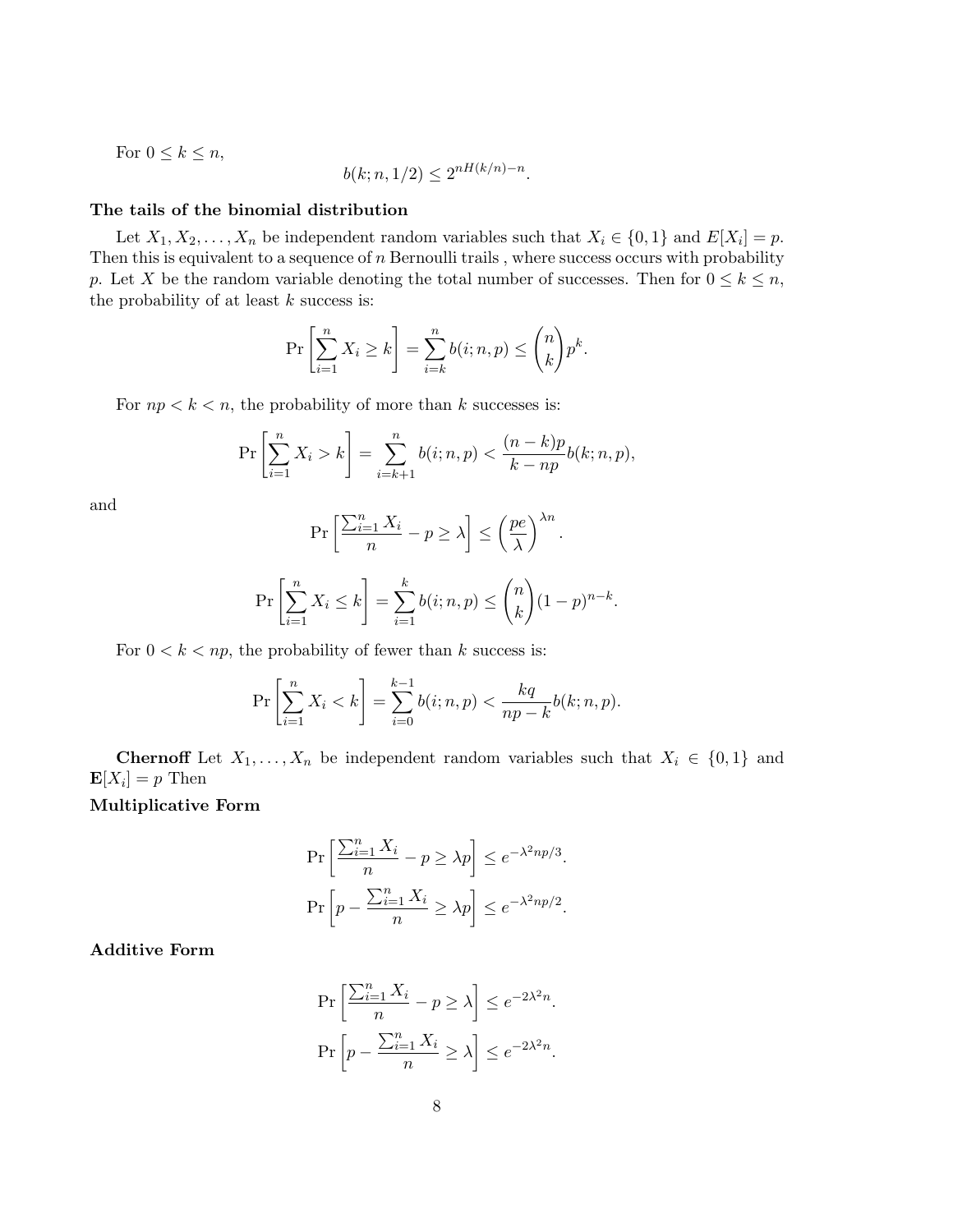and

$$
\Pr\left[\left|\frac{\sum_{i=1}^{n} X_i}{n} - p\right| \ge \lambda\right] \le 2e^{-2\lambda^2 n}.
$$

See another bound in [G] Appendix A.

**Hoeffding** Let  $X_1, \ldots, X_m$  be independent random variables such that  $X_i \in [a, b]$  and  $\mathbf{E}[X_i] = p$ . Then  $\overline{\nabla}$ <sup>n</sup>  $\overline{a}$  $\overline{a}$ 

$$
\Pr\left[\left|\frac{\sum_{i=1}^{n} X_i}{n} - p\right| \ge \lambda\right] \le 2e^{-2\lambda^2 n/(b-a)^2}.
$$

**Other Results.** Consider independent random variables  $X_1, \ldots, X_n$  (a sequence of n Bernoulli trails) where  $E[X_i] = p_i$  (where in the *i*th trail, for  $i = 1, 2, ..., n$ , success occurs with probability  $p_i$  and failure occurs with probability  $q_i = 1 - p_i$ ). Let  $\mu = E\left[\sum_{i=1}^n X_i\right]$ . Then for  $r > \mu$ , #

$$
\Pr\left[\sum_{i=1}^{n} X_i - \mu \ge r\right] \le \left(\frac{\mu e}{r}\right)^r
$$

$$
\Pr[X - \mu \ge r] \le e^{-r^2/2n}
$$

# 3 Examples

Example 1 Random Halving: A game where you randomly uniformly choose an integer  $1 \leq i_1 \leq n$  and then  $1 \leq i_2 \leq i_1$  until you get 1. Show that the expected number of steps is  $\frac{1}{1} + \sum_{i=1}^{n-1} \frac{1}{i}$ 

**Solution:** Let  $X_n$  be the expected number of steps then  $X_1 = 1$  and

$$
E[X_n] = 1 + E_{1 \le i \le n} [E[X_i]].
$$

Now

$$
\frac{n+1}{n}E[X_{n+1}] - E[X_n] = \frac{1}{n} + \frac{1}{n}E[X_{n+1}]
$$

and therefore  $E[X_{n+1}] = E[X_n] + (1/n)$ .

Acknowledgement: To Vivian Bshouty for helping me with this survey.

# References

[AS] N. Alon and J. H. Spencer. The Probabilistic Method.

[CLR] T. Cormen, C. E. Leiserson and R. L. Rivest. Introduction to Algorithms.

[G] O. Goldreich. Modern Cryptography, Probabilistic Proofs and Pseudo-randomness.

[MR] R. Motwani and P. Raghavan. Randomized Algorithms.